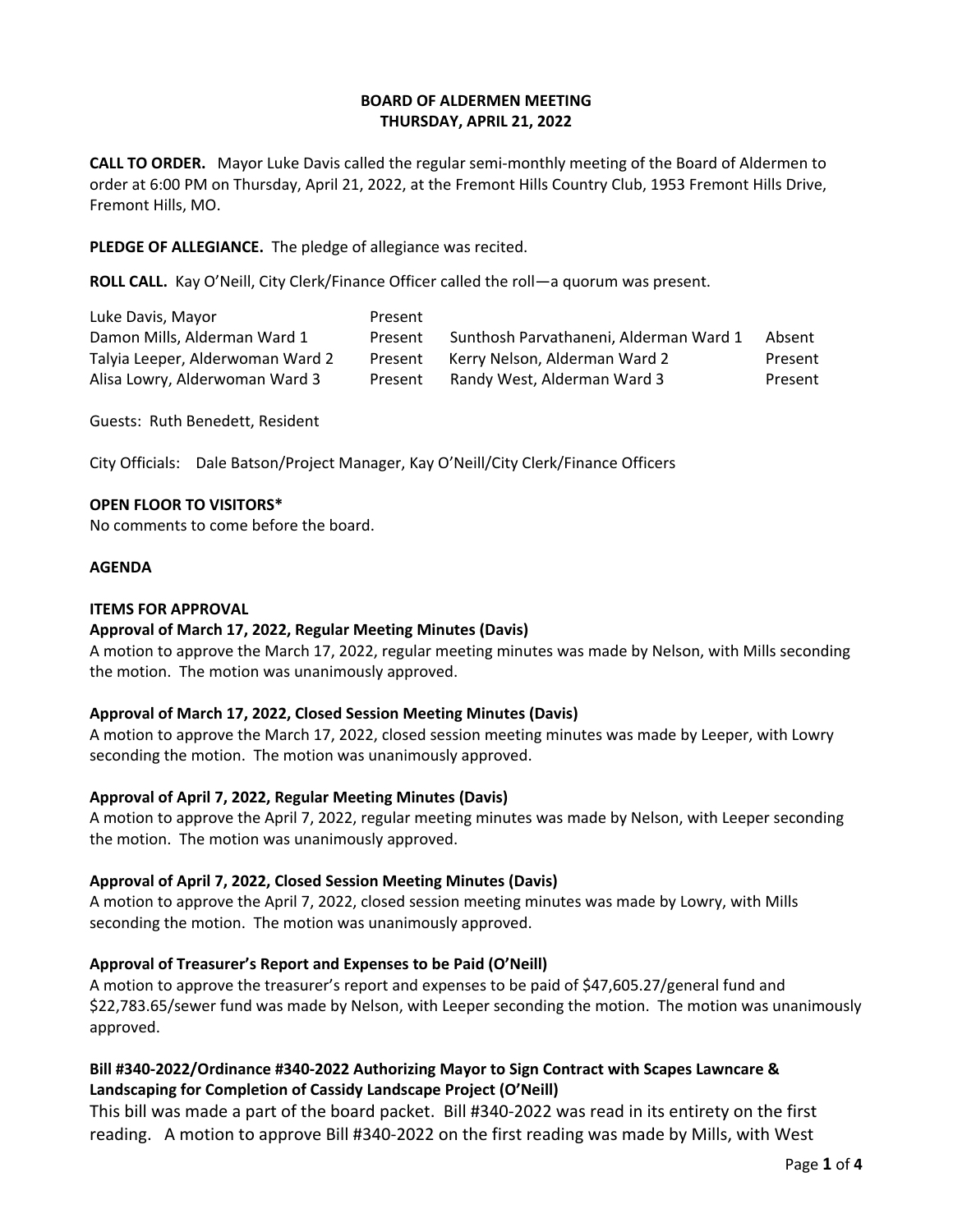seconding the motion. The motion was unanimously approved by roll call vote with the ayes being: Leeper, Lowry, Mills, Nelson, and West—there were no nay votes. A motion to dispense with the second reading of Bill #340-2022 was made by Nelson, with Leeper seconding the motion. The motion was approved by roll call vote with the ayes being: Leeper, Lowry, Mills, Nelson, and West—there were no nay votes. A motion to adopt Bill #340-2022 as Ordinance #340-2022 was made by Leeper, with Lowry seconding the motion. The motion was approved by roll call vote with the ayes being: Leeper, Lowry, Mills, Nelson, and West—there were no nay votes.

# **Bill #341-2022/Ordinance #341-2022 Election Results Certification (O'Neill)**

Bill #341-2022 was made a part of the board packet. Bill #341-2022, declaring the April 5, 2022, election results was read in its entirety on the first reading. A motion to approve Bill #341-2022 was made by West, with Nelson seconding the motion. The motion was approved by roll call vote with the ayes being: Leeper, Lowry, Mills, Nelson, and West—there were no nay votes. A motion to dispense with the second reading of Bill #341-2022 was made by Nelson, with Mills seconding the motion. The motion was approved by roll call vote with the ayes being: Leeper, Lowry, Mills, Nelson, and West—there were no nay votes. A motion to adopt Bill #341-2022 as Ordinance #341-2022, declaring election results, was made by West, with Mills seconding the motion. The motion was approved by roll call vote with the ayes being: Leeper, Lowry, Mills, Nelson, and West—there were no nay votes.

# **Oaths of Office for Newly-Elected Officials (O'Neill)**

Luke Davis, Talyia Leeper, Alisa Lowry, and Damon Mills took their oaths of office.

## **OLD BUSINESS**

## **Citywide Fiber (Mills)**

Brandon from Net Vision will be attending the May 5 meeting to present an update to the board. Batson reported that Net Vision is running into performance problems—they purchased 300 routers which will not get them to 1 gig, so this will require a firmware update, and they currently do not have installers. They are continuing with the backbone, with 1300 feet being laid per week. Residents who now have service will be charged the minimum package rate. There are currently 23 subscribers.

## **Flock Security Camera Update (Batson)**

Batson spoke with Lisa from Flock Safety about the pole placement for the camera at the Cassidy entrance. The electrical box will be placed at the bottom of the pole and hidden by vegetation (photo was made a part of the board packet). We are currently in a holding pattern while we wait for Jacob Haskins to review the agreement. Davis will inform Lisa that we are waiting on feedback from our attorney.

## **American Rescue Plan Act Update (O'Neill)**

Davis reached out to Jacob Haskins for clarification on how we can use the ARPA funds; he has not yet received a response. O'Neill will complete the ARPA report and submit it before the April 30, 2022, deadline.

#### **Guardhouse (Batson)**

Batson reported that there are a few items needing to be completed on the guardhouse (electrical and bars on windows)—he will contact Jenkins to get an update. Jon Hilton from Scapes will put in two pull boxes, and Batson will do most of the conduit. Jon will soon be starting the landscaping project. Batson will meet with the Beautification Committee to discuss adding/removing plants on the south side of the road to improve the area near the wall.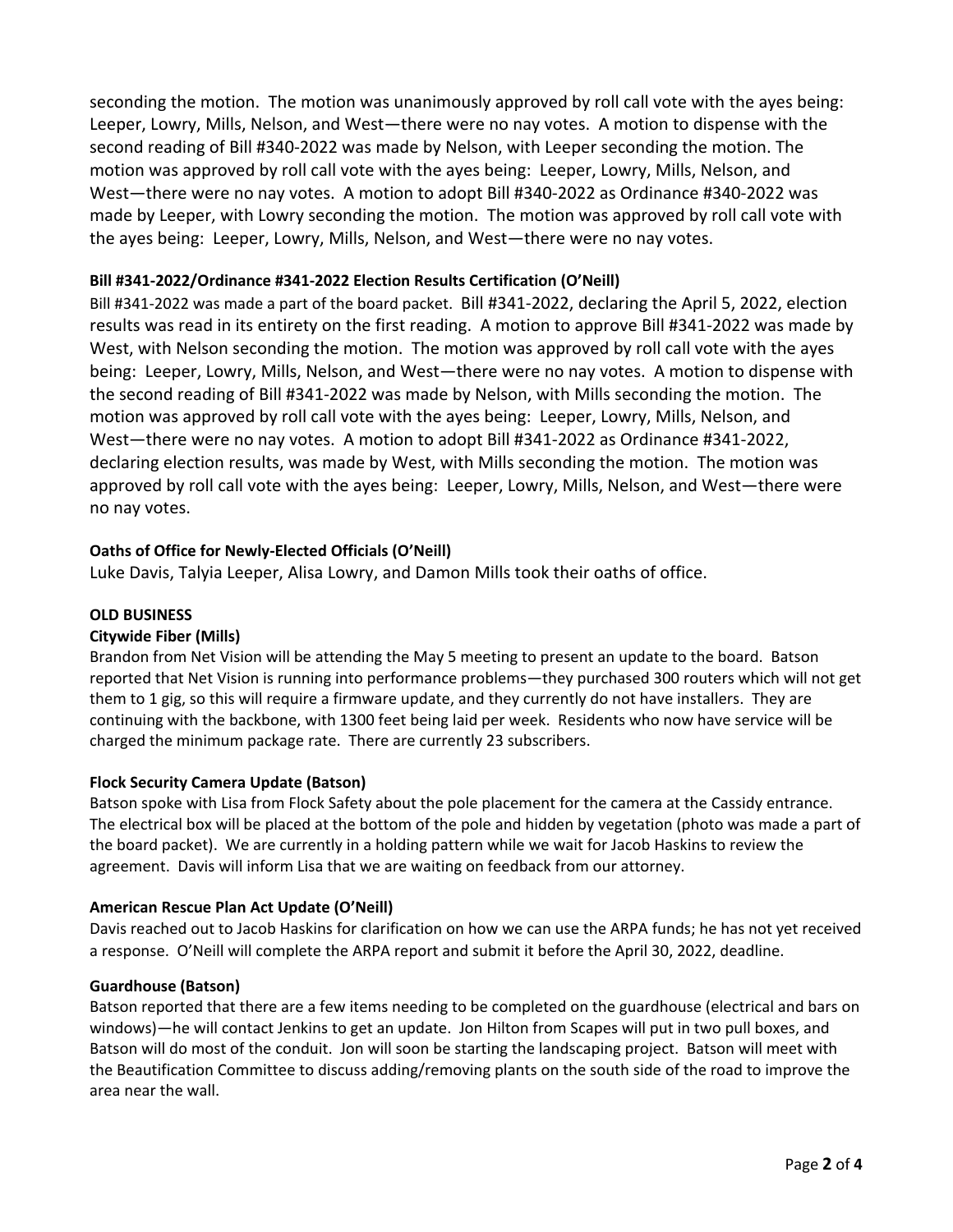## **Winged Foot/Rolling Hills Drive Stormwater Project (Batson)**

This project is completed and is functioning as expected. The project came in at \$3,900 under budget, for a total of \$36,000 (the final invoice was made a part of the board packet). Batson and Jon from Scapes looked at the erosion problem near the Cassidy ponds. Jon recommends using gravel and stacking large, rectangular stones along the channel ledge to correct the issue. The estimate from Jon is \$,2000, which would still put us under budget. Alisa recommended we put a safety sign up by the weir structure due to kids playing in that area—we will keep an eye on this.

## **City Signs (Batson)**

Batson went to the Beautification Committee for an opinion on how to move forward with the city signs. The committee recommended purchasing the three seasonal signs for each entrance at the same time due to rising costs. The total will be \$7,500—we were able to move the money in the budget to cover the cost. A motion to move forward contingent on the movement of money was made by Mills, with Nelson seconding the motion. The motion was unanimously approved.

## **Snow Removal Contract (Batson)**

Batson clarified that the snow removal specs (part of board packet) state that streets are to be cleared at a minimum width of 20 feet. Clearing snow from in front of mailboxes is unavoidable when we have a large snowfall; clearing out the end of driveways is the resident's responsibility. Scapes can provide whatever service we want and as often as we want—we will revisit the specs closer to fall. Batson uploaded to the board packet information on what we spent on the large snowfall we had February 2-4—it used up over onethird of our budget. Salting the roads costs \$750 each time they come out. Scapes has a map which shows the intersections and hills which need more salt—Batson can update that map, if necessary, before winter. Lowry recommended we send out an email to residents in the beginning of winter regarding expectations during snowfalls.

## **NEW BUSINESS**

## **Builder's Agreement (Nelson)**

It has been a year since the new home application was submitted for the construction on Walnut Grove Circle (ground was broken at the end of September). Leeway was given due to pricing, chain supply issues, and difficulty finding contractors, but this is violating our property nuisance ordinance. The piles of dirt, weeds, and pallets need to be addressed. O'Neill will send the property owner a letter giving them 30 days to mow, take care of the weeds, and remove/backfill the mounds. Nelson will revise the builder's agreement to clarify expectations.

## **Website Updates (Davis)**

Davis did research on how to obtain a .gov web address and submitted a request for fremonthillscity.gov. West will be listed as the security contact, O'Neill as the admin, and Jordan Needham as the technical contact. Jordan suggested we also use fremonthills.gov. When we move to this, fremonthillscity.gov and fremonthillscity.com will get rerouted to fremonthills.gov. We will need to get new business cards—emails will not change.

## **CC Highway Fence (Batson)**

A vehicle damaged a portion of the CC Highway fence. Our total reimbursement from the insurance company will be \$6926.40, but the cost of fixing it is \$7,500 (a difference of \$573.60). The insurance company is going to depreciate the fence over 16.5% even though it was not our fault and the fence was in great shape (photos of the fence and quote from Carnahan-White were made a part of the board packet). Batson stated that we can either go to court or pay the difference—he suggests we take the insurance payment and fund the rest.